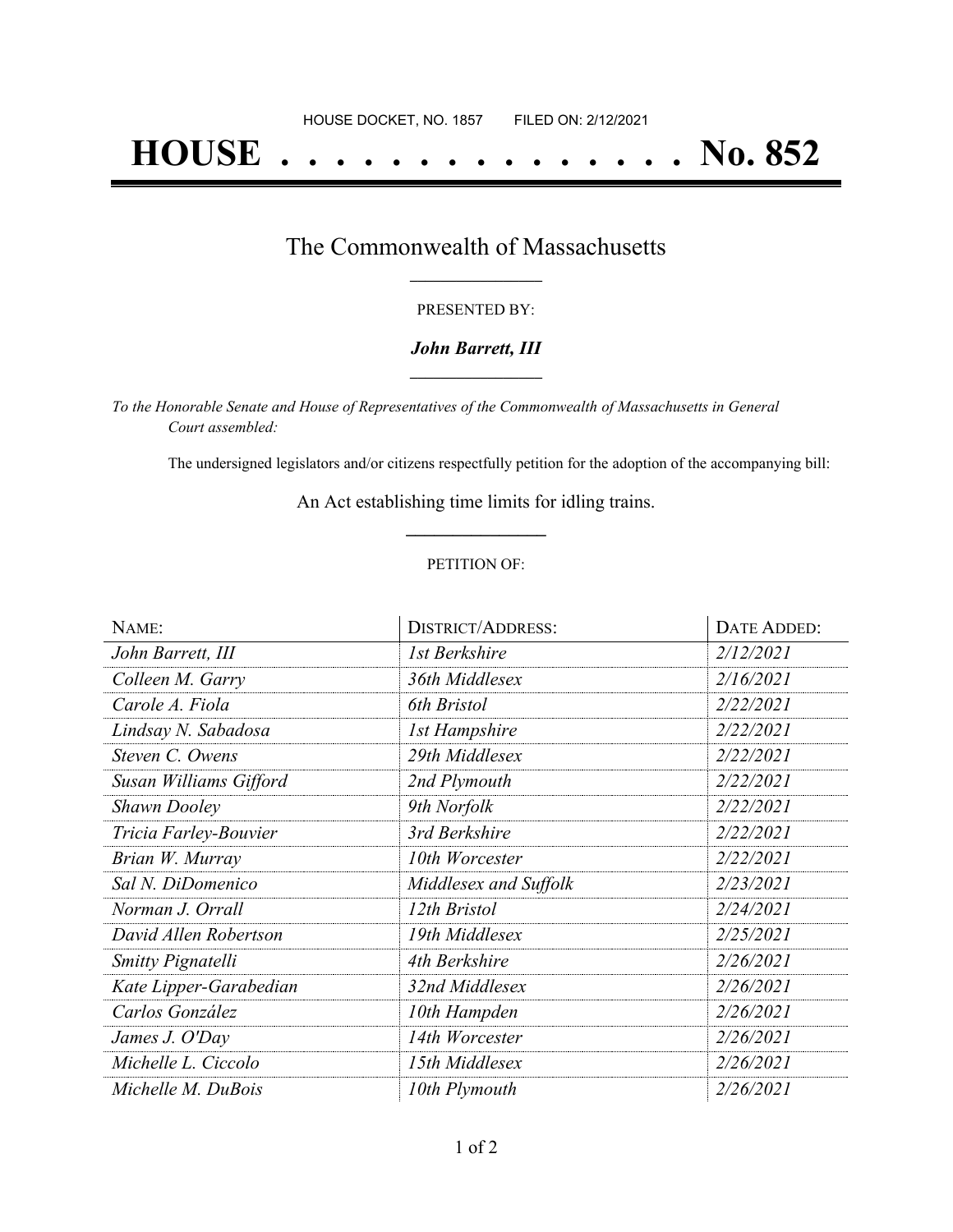| Rob Consalvo        | 14th Suffolk | 3/15/2021 |
|---------------------|--------------|-----------|
| Brendan P. Crighton | Third Essex  | 3/31/2021 |
| Tram T. Nguyen      | 18th Essex   | 7/1/2021  |
| Linda Dean Campbell | 15th Essex   | 3/11/2022 |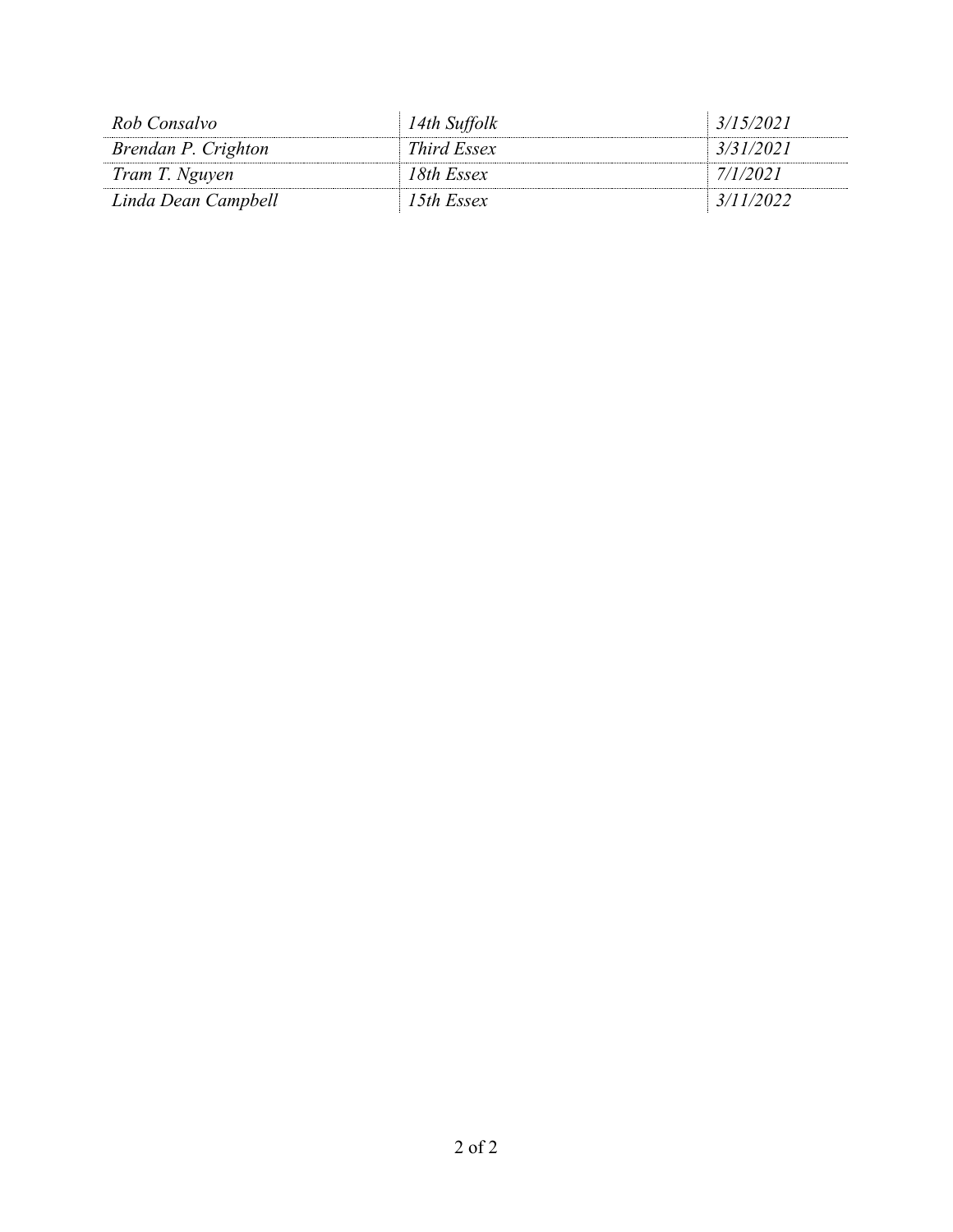#### HOUSE DOCKET, NO. 1857 FILED ON: 2/12/2021

# **HOUSE . . . . . . . . . . . . . . . No. 852**

By Mr. Barrett of North Adams, a petition (accompanied by bill, House, No. 852) of John Barrett, III and others for legislation to establish idling time limits for trains. Environment, Natural Resources and Agriculture.

### [SIMILAR MATTER FILED IN PREVIOUS SESSION SEE HOUSE, NO. *3554* OF 2019-2020.]

## The Commonwealth of Massachusetts

**In the One Hundred and Ninety-Second General Court (2021-2022) \_\_\_\_\_\_\_\_\_\_\_\_\_\_\_**

**\_\_\_\_\_\_\_\_\_\_\_\_\_\_\_**

An Act establishing time limits for idling trains.

Be it enacted by the Senate and House of Representatives in General Court assembled, and by the authority *of the same, as follows:*

| $\mathbf{1}$   | Chapter 21A of the General Laws is hereby amended by adding the following section:-              |
|----------------|--------------------------------------------------------------------------------------------------|
| $\overline{2}$ | Section 28. No person shall cause, suffer, allow or permit a locomotive train engine to          |
| 3              | idle longer than 30 minutes. The department of environmental protection shall investigate all    |
| 4              | reported cases of train idling in excess of 30 minutes. During its investigation, the department |
| 5              | shall conduct emission tests to determine the level of carbon dioxide, nitrogen oxides, carbon   |
| 6              | monoxides, and sulfur dioxide being released from the train.                                     |
|                | Emission levels shall not exceed those of Massachusetts Bay Transportation Authority             |

8 trains as previously determined by the United States Environmental Protection Agency. If it is